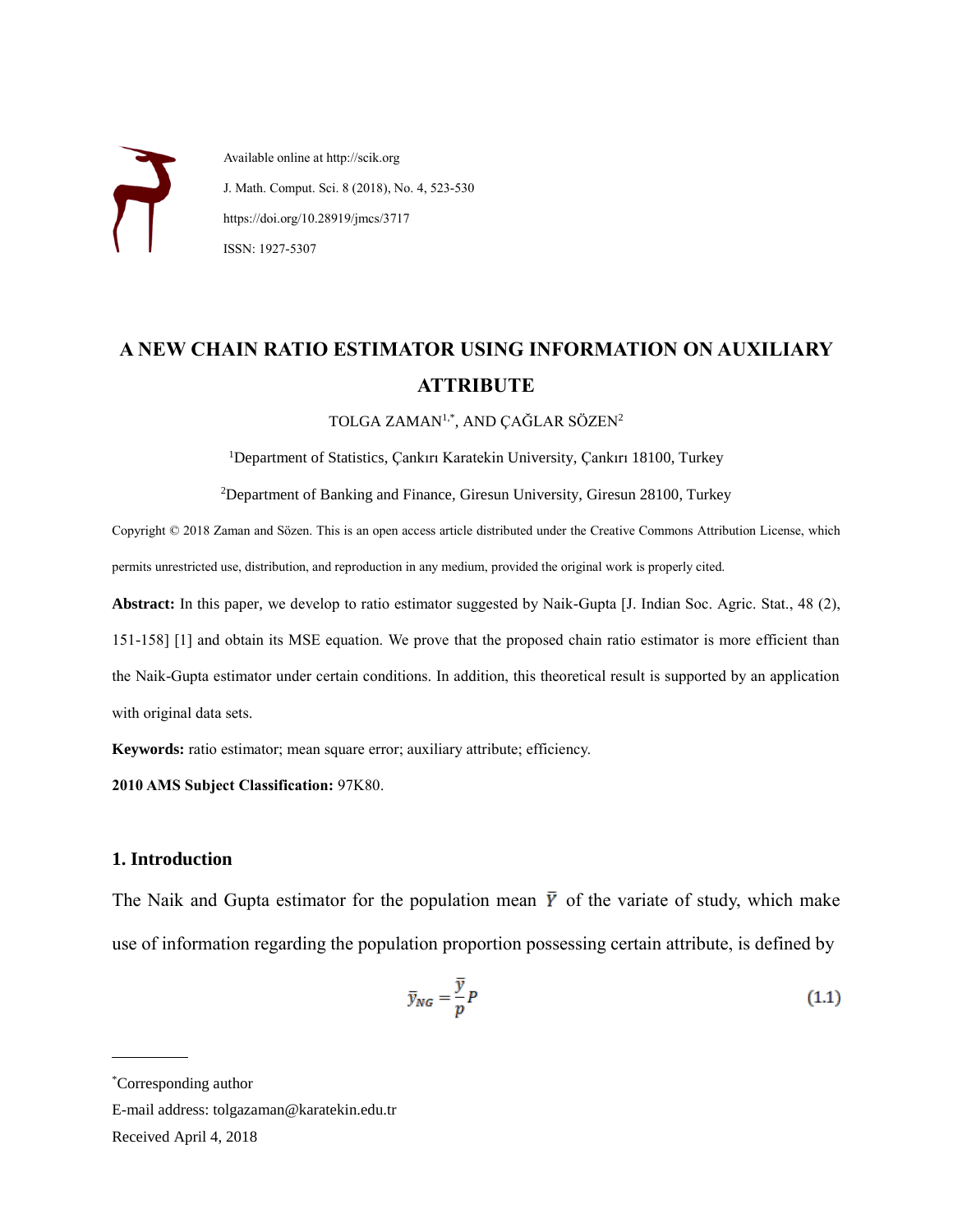where it is assumed that the population proportion  $P$  of the form of attribute  $\phi$  is known.

Let  $y_i$  be *i*th characteristic of the population and  $\phi_i$  is the case of possessing certain attributes.

If *i*th unit has the desired characteristic, it takes the value 1, if not then the value 0. That is;

$$
\phi_i = \begin{cases} 1, & if \text{ } i\text{ }th \text{ } unit \text{ } of \text{ } the \text{ } population \text{ } possess \text{ } est \text{ } attribute} \\ 0, & otherwise \end{cases}
$$

Let  $A = \sum_{i=1}^{N} \phi_i$  and  $a = \sum_{i=1}^{n} \phi_i$  be the total count of the units that possess certain attribute

in population and sample, respectively. And  $P = \frac{A}{N}$  and  $p = \frac{a}{n}$  shows the ratio of these units, respectively.

The MSE of the Naik and Gupta estimator is

$$
MSE(\bar{y}_{NG}) \cong \frac{1-f}{n} \left( S_y^2 - 2RS_{y\phi} + R^2 S_{\phi}^2 \right) \tag{1.2}
$$

where,  $f = \frac{n}{N}$ ; N is the number of units in the population;  $R = \frac{\overline{Y}}{P}$  is the population ratio;  $S^2_{\phi}$  is the population variance of the form of attribute and  $S_y^2$  is the population variance of the study variable [1].

### **2. The Proposed Chain Estimator**

Following Kadılar and Cingi (2003) [2], We propose a chain estimator using information about population proportion possessing certain attributes. When  $\bar{y}$  in (1.1) is replaced with  $\bar{y}_{NG}$ , the proposed chain estimator is obtained as

$$
\bar{y}_{cNG} = \frac{\bar{y}_{NG}}{p}P\tag{2.1}
$$

We can re-write  $(2.1)$  using  $(1.1)$  as,

$$
\bar{y}_{cNG}(a) = \bar{y} \left(\frac{P}{p}\right)^{\alpha} \tag{2.2}
$$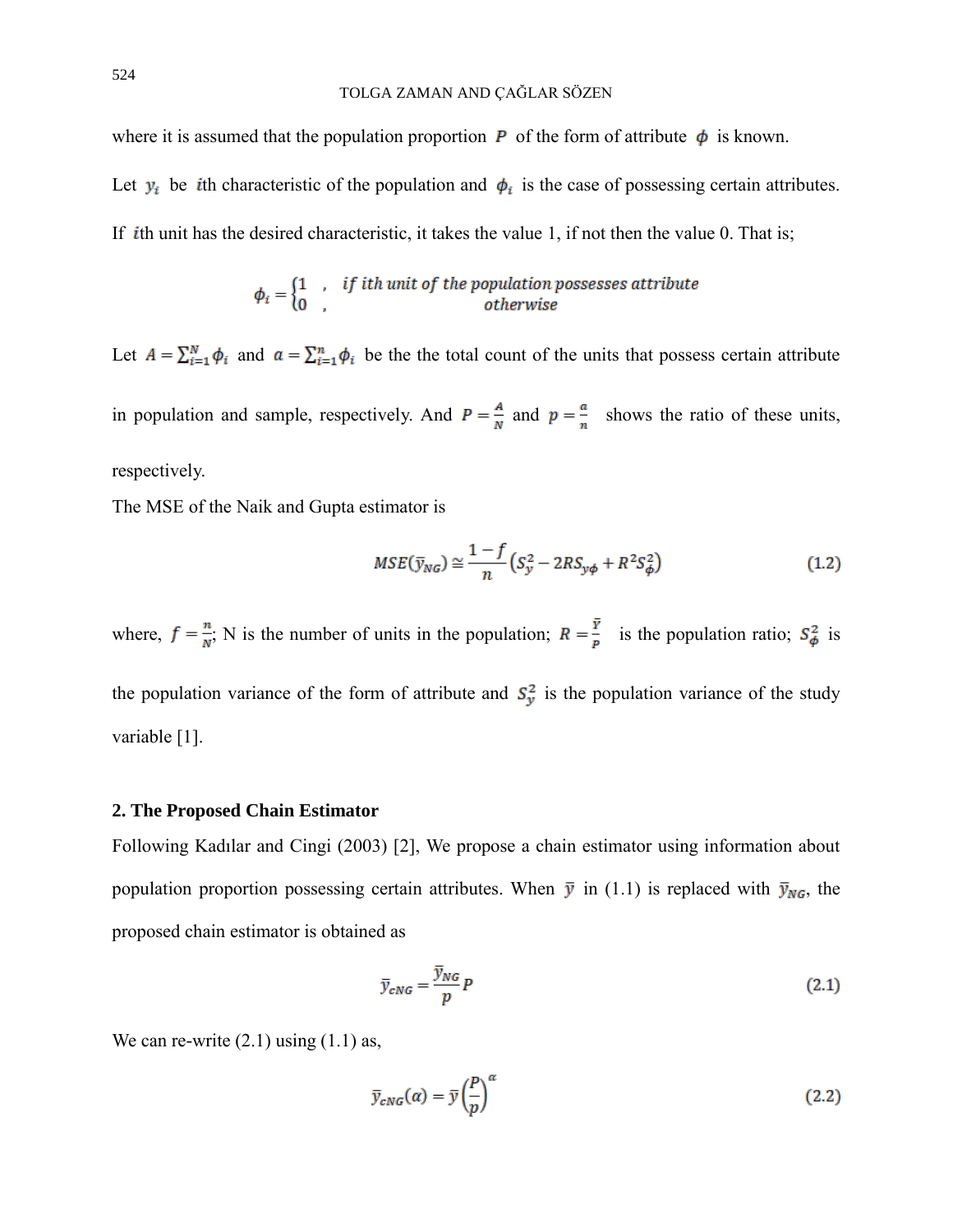where  $\alpha$  is real numbers. MSE of this estimator can be found using Taylor series method defined as;

$$
MSE(\bar{y}_{cNG}(\alpha)) \cong d \sum d'
$$
 (2.3)

where,  $d = \left[\frac{\partial h(a,b)}{\partial a}\Big|_{\overline{Y},P} \frac{\partial h(a,b)}{\partial b}\Big|_{\overline{Y},P}\right]$  and  $\Sigma = \frac{1-f}{n} \begin{bmatrix} S_y^2 & S_{y\phi} \\ S_{\phi y} & S_{\phi}^2 \end{bmatrix}$ 

[3]. Where,  $h(a, b) = h(\bar{y}, \bar{x}) = \bar{y}_{pr1}(a)$ .  $S_y^2$  and  $S_{\phi}^2$  denote the population of variances of the study variable and unit ratios possessing certain attributes, respectively.  $S_{y\phi} = S_{\phi y}$  denotes the population covariance between units ratio possessing certain attributes and study variable. According to this definition, we obtain d for this estimator as follows;

$$
d = \begin{bmatrix} 1 & -\frac{\alpha \overline{Y}}{P} \end{bmatrix}
$$

We obtain the MSE equation of this estimator using  $(2.3)$  as follows;

$$
MSE(\bar{y}_{cNG}(\alpha)) \approx \left[1 - \frac{\alpha \bar{Y}}{P}\right] \frac{1 - f}{n} \left[S_y^2 \quad S_{yx} \atop S_{xy} \quad S_{\phi}^2\right] \left[-\frac{1}{\alpha \bar{Y}}\right]
$$
  

$$
MSE(\bar{y}_{cNG}(\alpha)) \approx \frac{1 - f}{n} \left(S_y^2 - \frac{2\alpha \bar{Y}S_{y\phi}}{P} + \frac{\alpha^2 \bar{Y}^2 S_{\phi}^2}{P^2}\right)
$$
  

$$
MSE(\bar{y}_{cNG}(\alpha)) \approx \frac{1 - f}{n} \left(S_y^2 - 2\alpha RS_{y\phi} + \alpha^2 R^2 S_{\phi}^2\right)
$$
(2.4)

where,  $R = \frac{\bar{Y}}{R}$ ,  $S_y^2 = (N-1)^{-1} \sum_{i=1}^{N} (y_i - \bar{Y})^2$ ,  $S_{\phi}^2 = (N-1)^{-1} \sum_{i=1}^{N} (\phi_i - P)^2$ ,  $S_{y\phi} = (N-1)^{-1} \sum_{i=1}^{N} (y_i - \overline{Y}) (\phi_i - P).$ 

We can have the optimal values of  $\alpha$  (2.4) by following equations:

$$
\frac{\partial MSE(\bar{y}_{cNG}(\alpha))}{\partial \alpha} = \frac{1 - f}{n} \left( 2\alpha R^2 S_{\phi}^2 - 2RS_{y\phi} \right) = 0
$$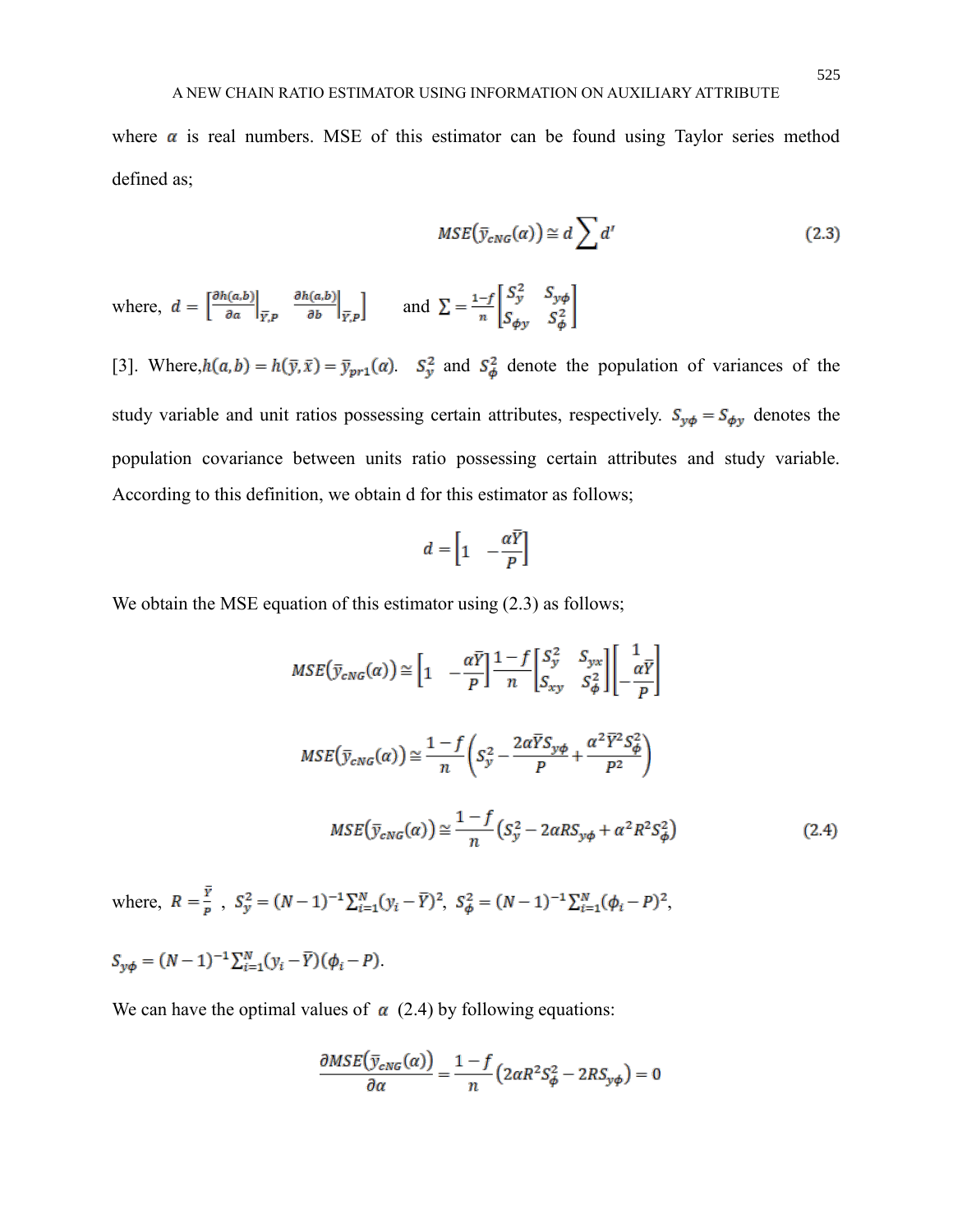$$
\alpha RS_{\phi}^2 - S_{y\phi} = 0
$$
  

$$
\alpha = \frac{B_{\phi}}{R}
$$
 (2.5)

where  $B_{\phi} = \frac{S_{y\phi}}{S_{\phi}^2}$ .

We can obtain minimum MSE of the proposed chain estimator using the optimal equations of  $\alpha$ in (2.5).

$$
MSE_{min}(\bar{y}_{cNG}(\alpha)) = \frac{1-f}{n}(S_y^2 - 2B_{\phi}S_{y\phi} + B_{\phi}^2 S_{\phi}^2)
$$
 (2.6)

# **3. Efficiency Comparisons**

In this section, we compare the MSE of the proposed chain estimator, given in (2.2), with the MSE of the Naik-Gupta estimators, given in (1.1). We have the condition;

$$
MSE(\bar{y}_{cNG}(\alpha)) < MSE(\bar{y}_{NG})
$$
  
\n
$$
\frac{1-f}{n}(S_y^2 - 2B_\phi S_{y\phi} + B_\phi^2 S_\phi^2) < \frac{1-f}{n}(S_y^2 - 2RS_{y\phi} + R^2 S_\phi^2)
$$
  
\n
$$
S_\phi^2(B_\phi^2 - R^2) - 2S_{y\phi}(B_\phi - R) < 0
$$
  
\n
$$
(B_\phi - R)[S_\phi^2(B_\phi + R) - 2S_{y\phi}] < 0
$$
  
\nFor  $B_\phi - R < 0$ , That is,  $B_\phi < R$   
\n
$$
S_\phi^2(B_\phi + R) - 2S_{y\phi} > 0
$$
\n(3.1)

Similarly,  $B_{\phi} - R > 0$ , That is,  $B_{\phi} > R$ 

$$
S_{\phi}^{2}(B_{\phi} + R) - 2S_{y\phi} < 0 \tag{3.2}
$$

When condition (3.1) or (3.2) is satisfied, the proposed chain estimator given in (2.2), are more efficient than the Naik-Gupta estimator, given in (1.1).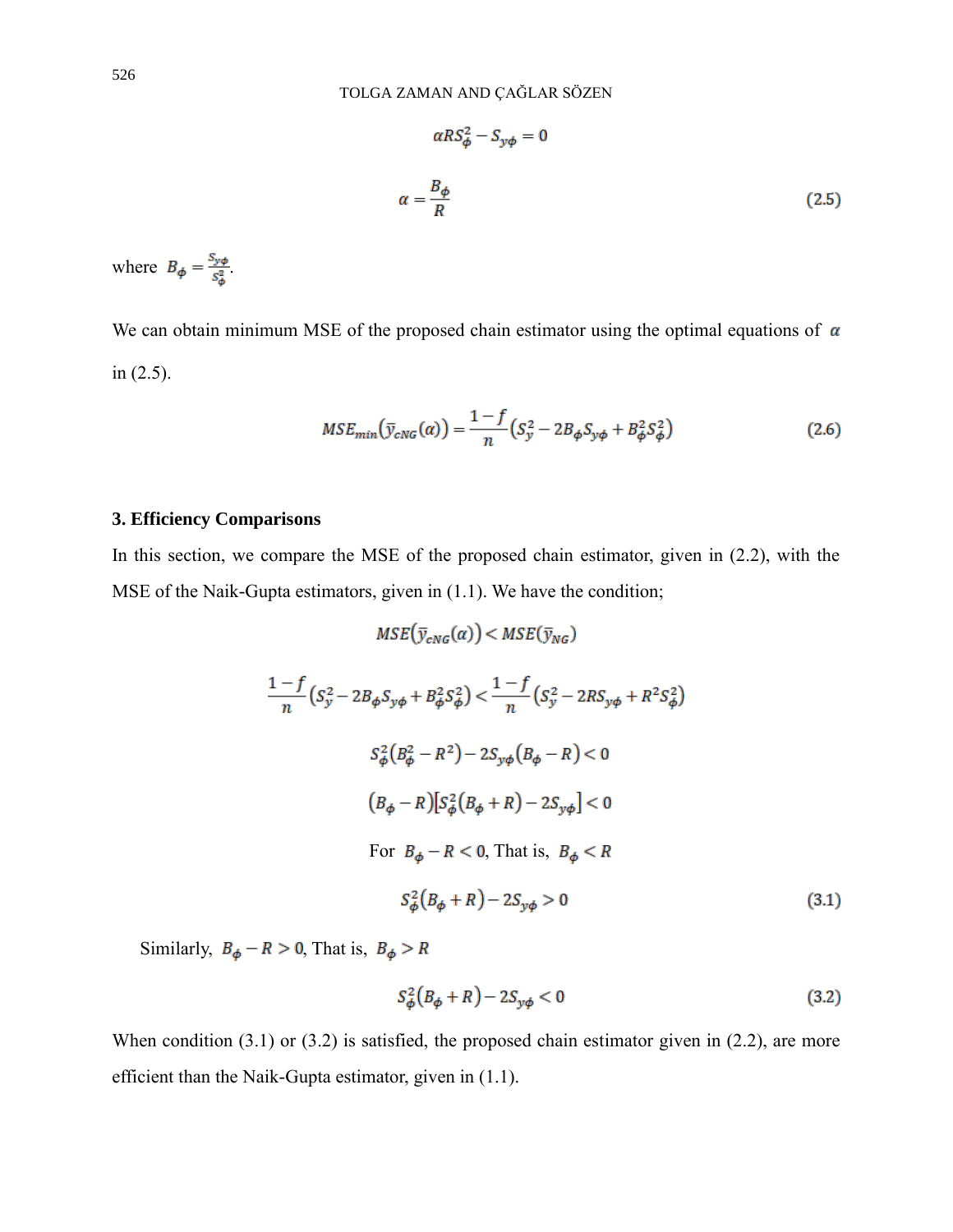# **4. Numerical illustrations**

We compare the performance of various estimators considered here using the two data sets.

**Population I (Source: see Sukhatme (1957), p. 279)[4].**

 $y =$  Number of villages in the circles

 $\phi_i = \begin{cases} 1 & , & if \ A \ circle \ consisting \ more \ than \ five \ values \\ 0 & , & otherwise \end{cases}$ 

| N:89                 | $\overline{Y}$ : 3.3596 |
|----------------------|-------------------------|
| n: 20                | P: 0.1236               |
| R: 27.181            | $S_v$ : 2.018           |
| $\rho_{pb}$ : 0.766  | $S_{\phi}$ : 0.331      |
| $S_{\phi y}$ : 0.512 | $B_{\phi}$ : 4.673      |

**Table 1:** Population 1 Data Statistics

**Population 2:** We use the teachers data which means the number of teachers working at school in Trabzon. (Directorate of National Education, Trabzon)[5]. The schools in Trabzon are taken as unit of population. The data is defined as following;

$$
y = the number of teachers
$$

 $\phi_i = \begin{cases} 1 & , & if the number of teachers is more than 40 \\ 0 & , & otherwise \end{cases}$ 

The population statistics of the data are given in Table 2.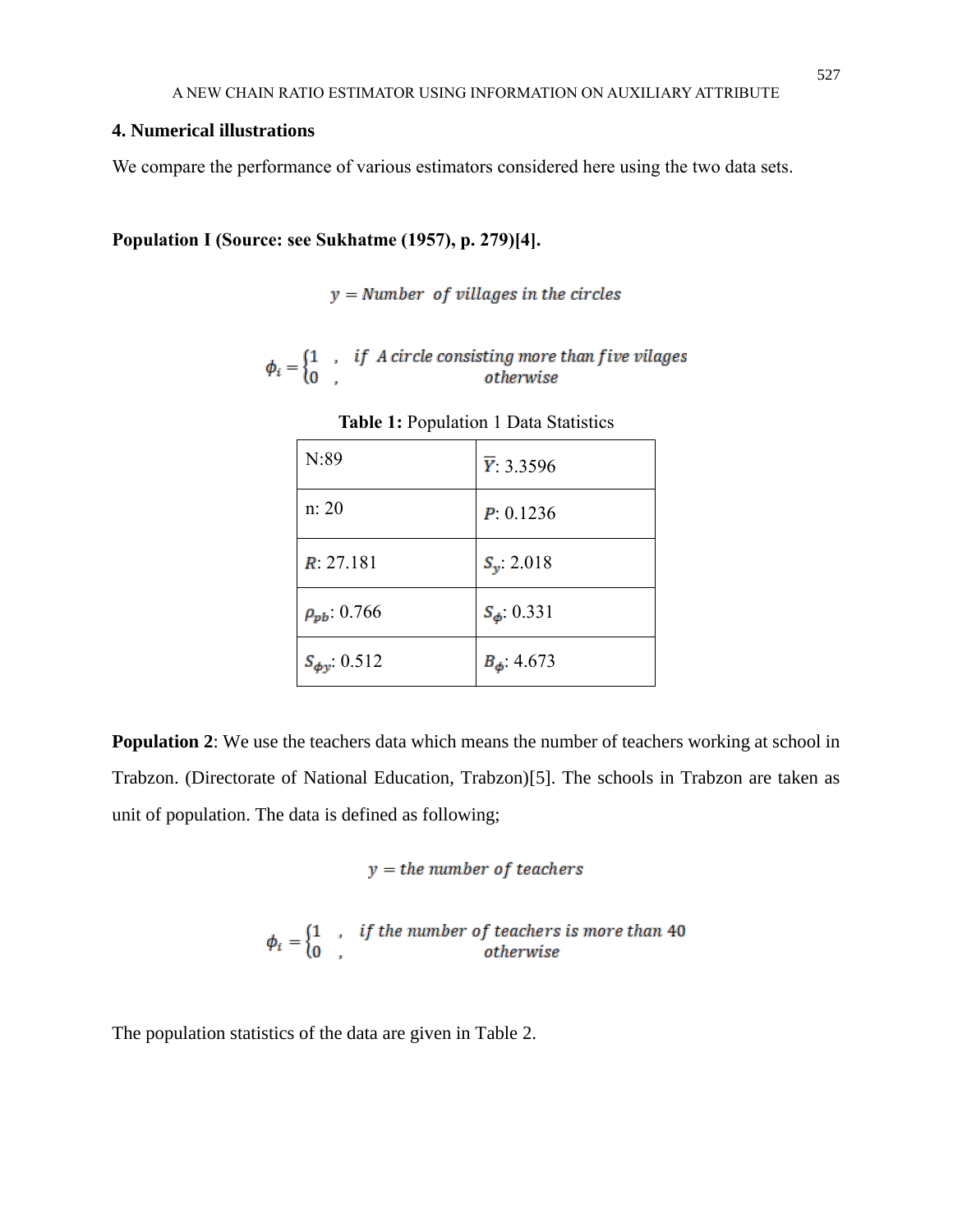#### TOLGA ZAMAN AND ÇAĞLAR SÖZEN

| N: 111                | $\overline{Y}$ : 31.837 |  |
|-----------------------|-------------------------|--|
| n: 40                 | P: 0.279                |  |
| R: 114                | $S_v$ : 36.185          |  |
| $\rho_{pb}$ : 0.878   | $S_{\phi}$ : 1.010      |  |
| $S_{\phi y}$ : 32.100 | $B_{\phi}$ : 31.431     |  |

**Table 2:** Population 2 Data Statistics

For Populations 1 and 2, We take the sample sizes as  $n = 20$  and  $n = 40$  using simple random sampling [6] . The MSE of the Naik-Gupta and proposed chain estimators are computed as given in (1.2) and (2.6), respectively, and these estimators are compared to each other with respect to their MSE values.

In tables 1 and 2, There are the statistics about the population for data 1, data 2 sets. Note that the correlations between the variate are 0.766 and 0.878, respectively.

| Estimator      | MSE          |              |
|----------------|--------------|--------------|
|                | Population 1 | Population 2 |
| Proposed Chain | 0.065        | 297.725      |
| Naik-Gupta     | 2.217        | 7197.818     |

**Table3:** The MSE values for proposed chain and Naik-Gupta estimator

In table 3, the values of the MSE are given. From table, it is seen that the proposed chain estimator has a smaller than the Naik-Gupta estimator. Therefore, it is concluded that proposed chain estimator more efficient than the Naik-Gupta estimator for both population 1 and population 2 data sets.

This results are expected because the condition (3.1) is satisfied for proposed estimator as follows: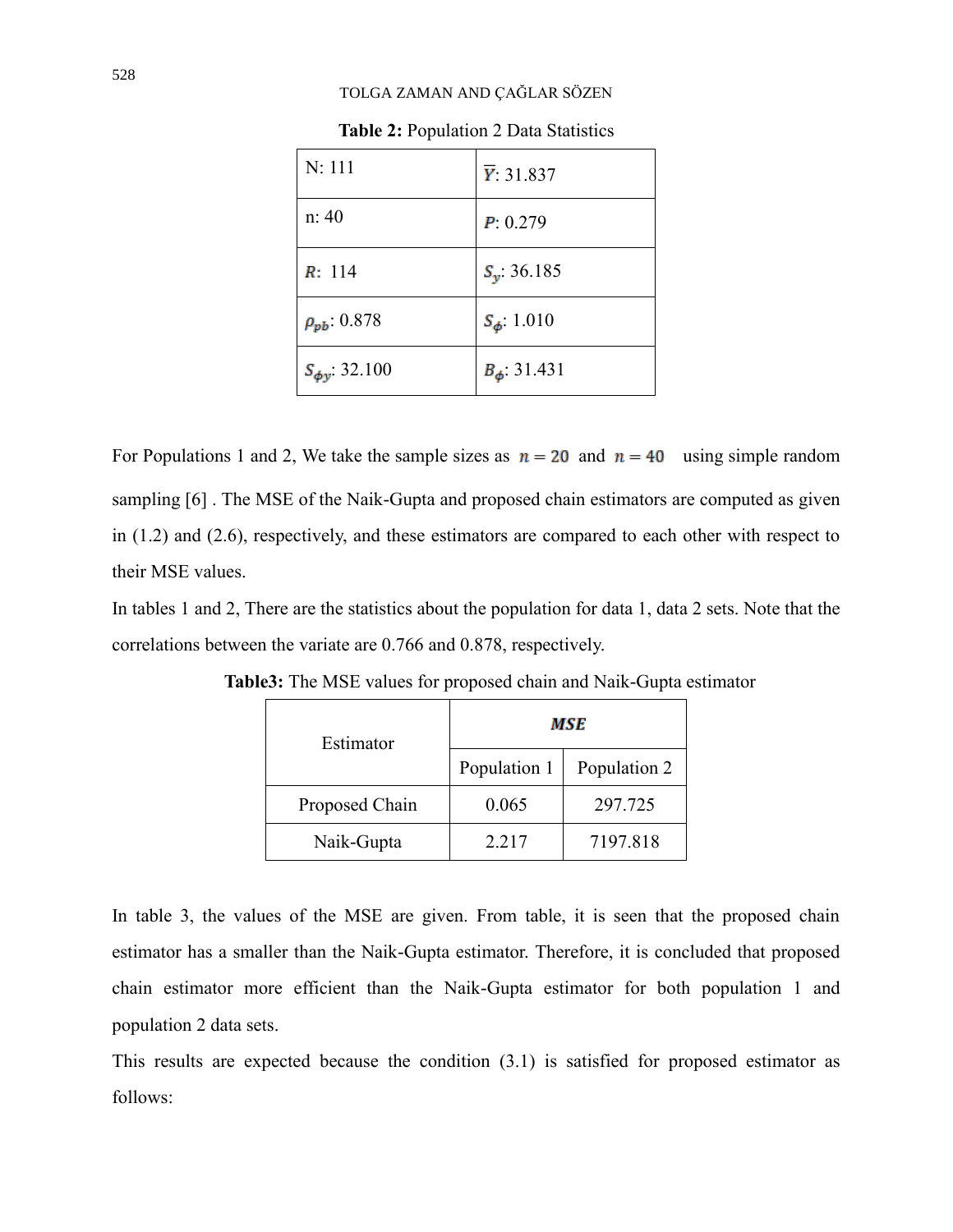For Population 1,

$$
B_{\phi} = 4.673;
$$
  $R = 27.181$  and  $B_{\phi} < R$   
 $S_{\phi}^2 (B_{\phi} + R) - 2S_{y\phi} = 2.466 > 0$ 

Similarly, for Population 2;

$$
B_{\phi} = 31.431; R = 114 \text{ and } B_{\phi} > R
$$
  
 $S_{\phi}^{2}(B_{\phi} + R) - 2S_{y\phi} = 84.327 > 0$ 

Thus, the condition mentioned in section 3 is satisfied for Population 1 and 2 data sets.

# **5. Conclusion**

We have analyzed the proposed chain estimator and obtained its MSE equation. According to the theoretical discussion in Section 3 and the results of the numerical examples, we infer that the proposed chain estimator are more efficient than the Naik-Gupta ratio estimator. In forthcoming studies, we hope to adapt the proposed chain estimators in stratified random sampling.

# **Conflict of Interests**

The authors declare that there is no conflict of interests.

#### REFERENCES

- [1] V.D. Naik, P.C. Gupta. A note on estimation of mean with known population proportion of an auxiliary character. J. Indian Soc. Agric. Stat., 48 (2) (1996), 151-158.
- [2] C. Kadılar, H. Cingi. A study on the chain ratio-type estimator. Hacettepe J. Math. Stat., 32 (2003), 105-108.
- [3] K. M. Wolter. Introduction to Variance Estimation (Springer-Verlag, 2003).
- [4] P.V. Sukhatme, Sampling theory of surveys with applications. The Indian Society of Agricultural Statistics; New Delhi (1957).
- [5] T. Zaman, V. Sağlam, M. Sağır, E. Yücesoy, M. Zobu, Investigation of some estimators via taylor series approach and an application*.* Amer. J. Theor. Appl. Stat., 3(5) (2014), 141-147.